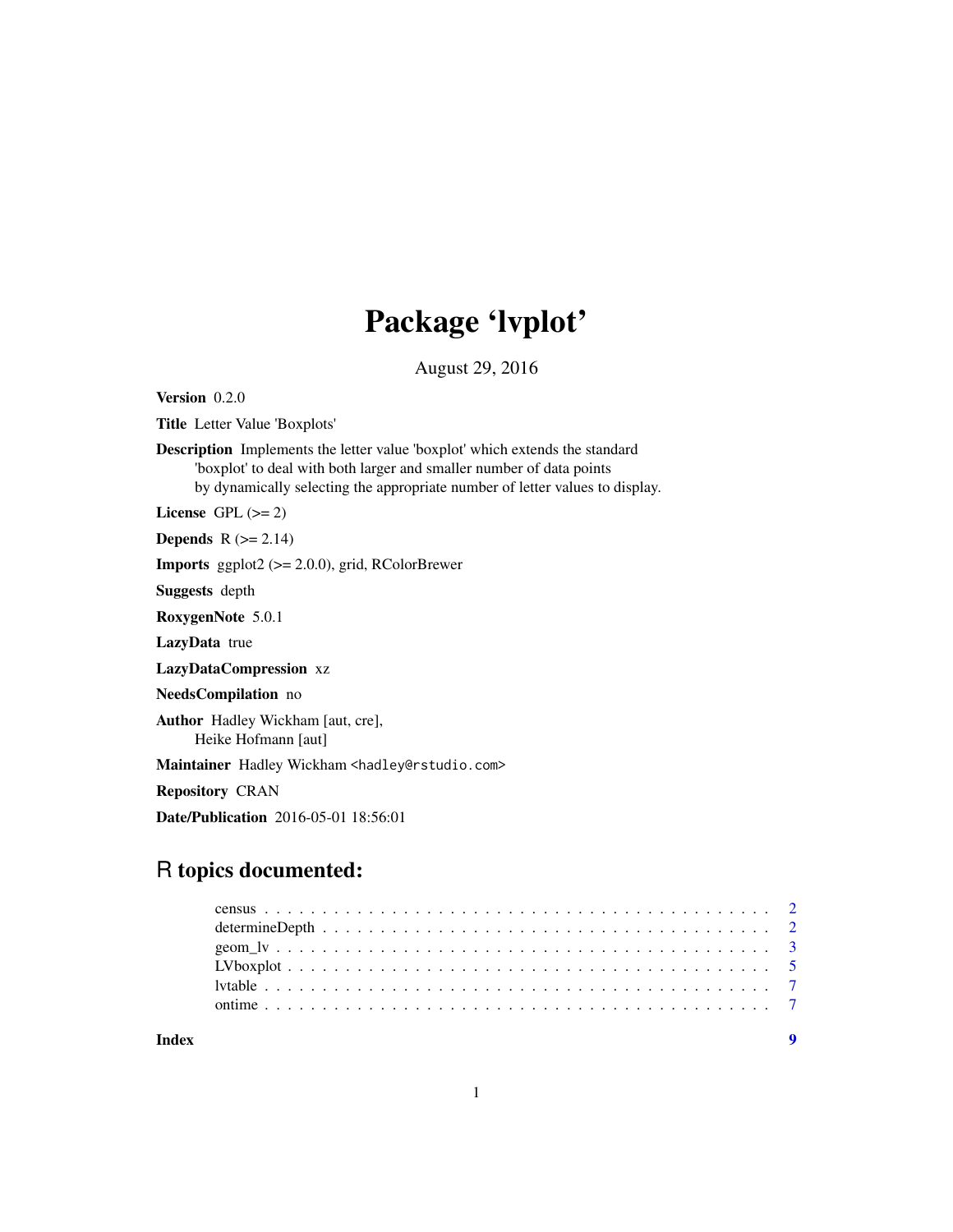<span id="page-1-0"></span>

#### Description

County level statistics based on the 1980 US Census.

#### Usage

census

#### Format

A data frame with 10 variables county County name FIPS FIPS county code Latitude,Longitude Geographic location of county centers JanTmp,JulTmp (normalized) Temperatures in January & July JanSun,JulSun (normalized) Sunshine measurment in January & July Elevtn Elevation above sea level totalpop Population

determineDepth *Determine depth of letter values needed for n observations.*

#### Description

Determine depth of letter values needed for n observations.

#### Usage

determineDepth(n, k = NULL, alpha = NULL, perc = NULL)

#### Arguments

| n.    | number of observation to be shown in the LV boxplot                                                                                     |
|-------|-----------------------------------------------------------------------------------------------------------------------------------------|
| k.    | number of letter value statistics used                                                                                                  |
| alpha | if supplied, depth k is calculated such that (1-alpha)100 intervals of an LV<br>statistic do not extend into neighboring LV statistics. |
| perc  | if supplied, depth k is adjusted such that perc percent outliers are shown                                                              |

#### Details

Supply one of k, alpha or perc.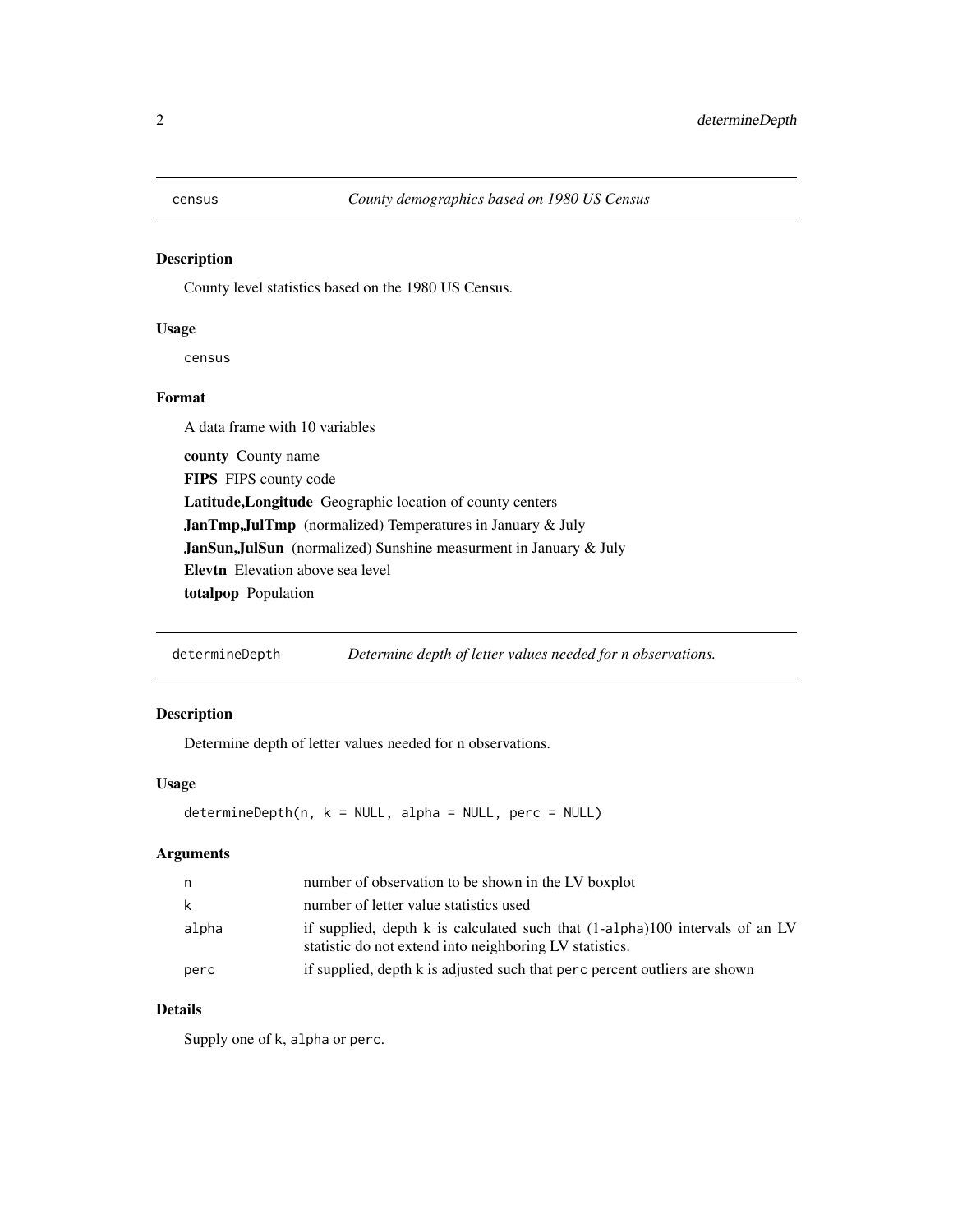<span id="page-2-0"></span>

#### **Description**

An extension of standard boxplots which draws k letter statistics. Conventional boxplots (Tukey 1977) are useful displays for conveying rough information about the central 50% of the data and the extent of the data. For moderate-sized data sets ( $n < 1000$ ), detailed estimates of tail behavior beyond the quartiles may not be trustworthy, so the information provided by boxplots is appropriately somewhat vague beyond the quartiles, and the expected number of "outliers" and "far-out" values for a Gaussian sample of size  $n$  is often less than 10 (Hoaglin, Iglewicz, and Tukey 1986). Large data sets ( $n \approx 10,000 - 100,000$ ) afford more precise estimates of quantiles in the tails beyond the quartiles and also can be expected to present a large number of "outliers" (about  $0.4 + 0.007n$ ). The letter-value box plot addresses both these shortcomings: it conveys more detailed information in the tails using letter values, only out to the depths where the letter values are reliable estimates of their corresponding quantiles (corresponding to tail areas of roughly  $2^{-i}$ ); "outliers" are defined as a function of the most extreme letter value shown. All aspects shown on the letter-value boxplot are actual observations, thus remaining faithful to the principles that governed Tukey's original boxplot.

#### Usage

```
geom_l v(mapping = NULL, data = NULL, stat = "lv", position = "dodge",outlier.colour = "black", outlier.shape = 19, outlier.size = 1.5,
  outlier.stroke = 0.5, na.rm = TRUE, varwidth = FALSE,
  width.method = "linear", show.legend = NA, inherit.aes = TRUE, \ldots)
```
GeomLv

scale\_fill\_lv(...)

```
stat_lv(mapping = NULL, data = NULL, geom = "lv", position = "dodge",
 na.rm = TRUE, conf = 0.95, percent = NULL, k = NULL,show.legend = NA, inherit.aes = TRUE, ...)
```
StatLv

#### Arguments

| mapping | Set of aesthetic mappings created by a es or a es_. If specified and inherit.aes = TRUE<br>(the default), it is combined with the default mapping at the top level of the plot.<br>You must supply mapping if there is no plot mapping.                   |
|---------|-----------------------------------------------------------------------------------------------------------------------------------------------------------------------------------------------------------------------------------------------------------|
| data    | The data to be displayed in this layer. There are three options:<br>If NULL, the default, the data is inherited from the plot data as specified in the<br>call to ggplot.<br>A data frame, or other object, will override the plot data. All objects will |
|         | be fortified to produce a data frame. See fortify for which variables will be<br>created.                                                                                                                                                                 |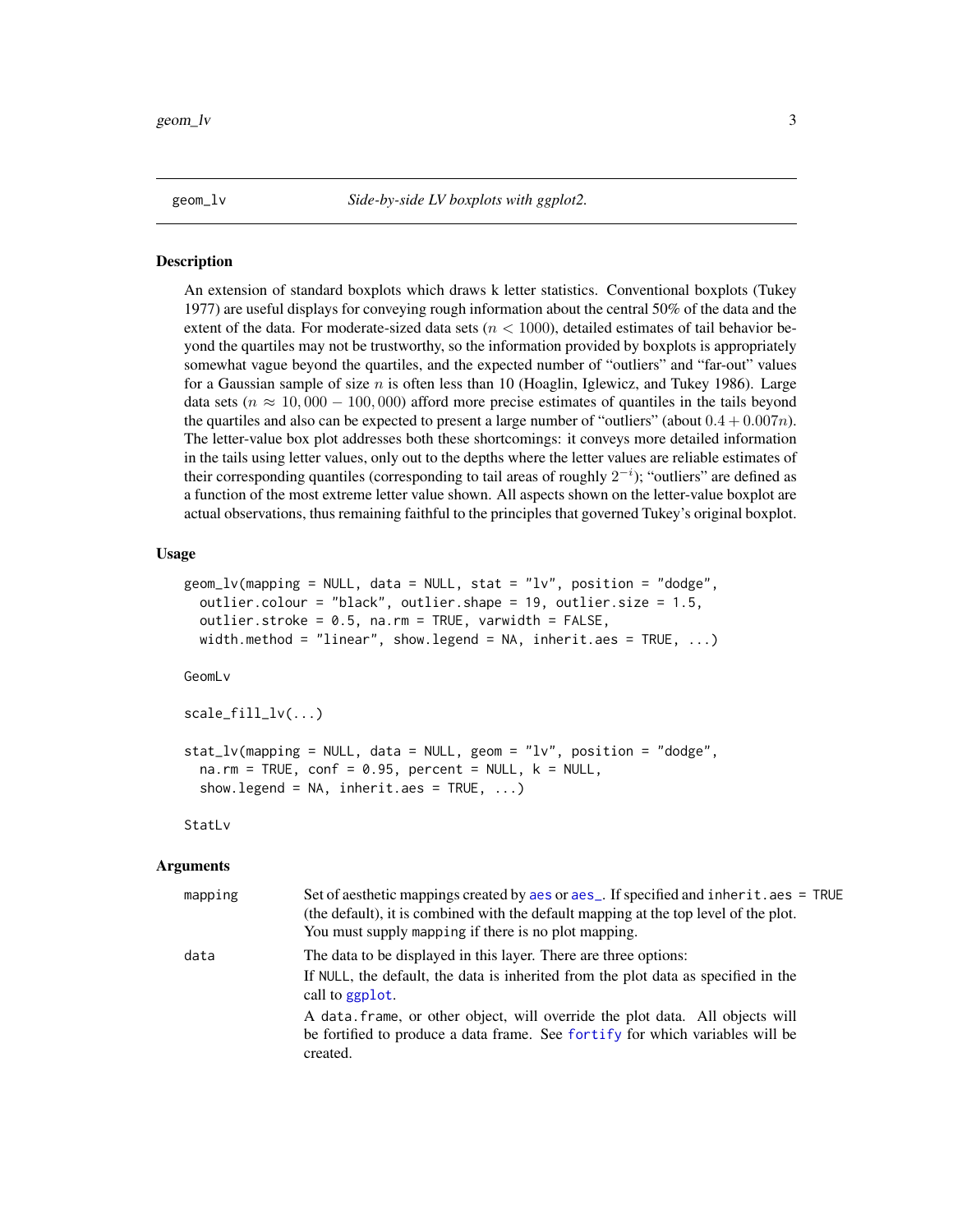<span id="page-3-0"></span>

|                | A function will be called with a single argument, the plot data. The return<br>value must be a data. frame., and will be used as the layer data.                                                                                                                                                                             |
|----------------|------------------------------------------------------------------------------------------------------------------------------------------------------------------------------------------------------------------------------------------------------------------------------------------------------------------------------|
| position       | Position adjustment, either as a string, or the result of a call to a position adjust-<br>ment function.                                                                                                                                                                                                                     |
| outlier.colour | Override aesthetics used for the outliers. Defaults come from geom_point().                                                                                                                                                                                                                                                  |
| outlier.shape  | Override aesthetics used for the outliers. Defaults come from geom_point().                                                                                                                                                                                                                                                  |
| outlier.size   | Override aesthetics used for the outliers. Defaults come from geom_point().                                                                                                                                                                                                                                                  |
| outlier.stroke | Override aesthetics used for the outliers. Defaults come from geom_point().                                                                                                                                                                                                                                                  |
| na.rm          | If FALSE (the default), removes missing values with a warning. If TRUE silently<br>removes missing values.                                                                                                                                                                                                                   |
| varwidth       | if FALSE (default) draw boxes that are the same size for each group. If TRUE,<br>boxes are drawn with widths proportional to the square-roots of the number of<br>observations in the groups (possibly weighted, using the weight aesthetic).                                                                                |
| width.method   | character, one of 'linear' (default), 'area', or 'height'. This parameter deter-<br>mines whether the width of the box for letter value LV(i) should be propor-<br>tional to i (linear), proportional to $$2^{\wedge}$ -i\$ (height), or whether the area of the<br>box should be proportional to $$2^{\wedge}$ -i\$ (area). |
| show.legend    | logical. Should this layer be included in the legends? NA, the default, includes if<br>any aesthetics are mapped. FALSE never includes, and TRUE always includes.                                                                                                                                                            |
| inherit.aes    | If FALSE, overrides the default aesthetics, rather than combining with them.<br>This is most useful for helper functions that define both data and aesthetics and<br>shouldn't inherit behaviour from the default plot specification, e.g. borders.                                                                          |
|                | other arguments passed on to layer. These are often aesthetics, used to set an<br>aesthetic to a fixed value, like color = "red" or size = 3. They may also be<br>parameters to the paired geom/stat.                                                                                                                        |
| geom, stat     | Use to override the default connection between geom_lv and stat_lv.                                                                                                                                                                                                                                                          |
| conf           | confidence level                                                                                                                                                                                                                                                                                                             |
| percent        | numeric value: percent of data in outliers                                                                                                                                                                                                                                                                                   |
| k              | number of letter values shown                                                                                                                                                                                                                                                                                                |

#### Format

An object of class GeomLv (inherits from Geom, ggproto) of length 6.

#### Computed/reported variables

k Number of Letter Values used for the display

LV Name of the Letter Value

width width of the interquartile box

### References

McGill, R., Tukey, J. W. and Larsen, W. A. (1978) Variations of box plots. The American Statistician 32, 12-16.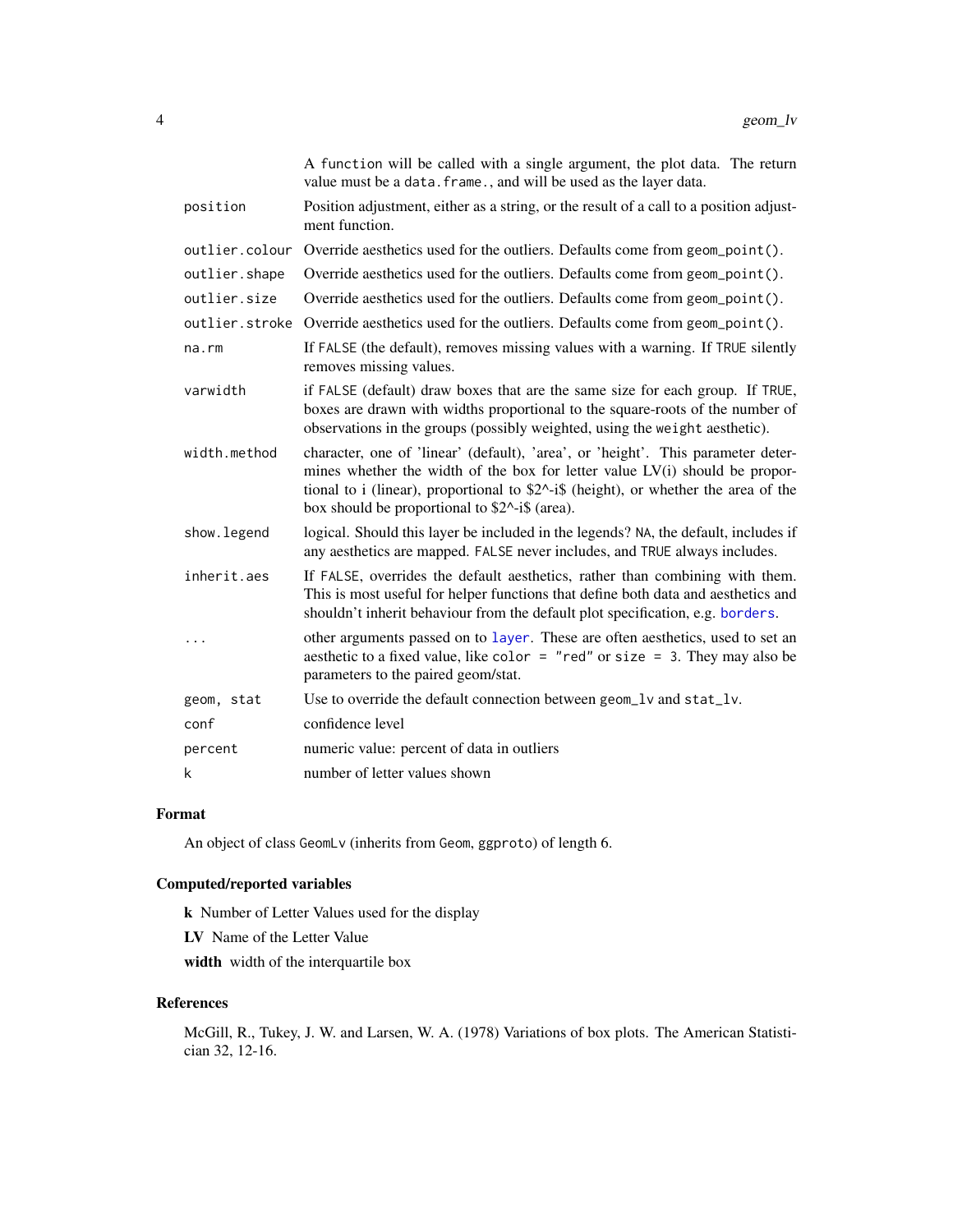#### <span id="page-4-0"></span>LVboxplot 5

#### See Also

[stat\\_quantile](#page-0-0) to view quantiles conditioned on a continuous variable.

#### Examples

```
library(ggplot2)
p <- ggplot(mpg, aes(class, hwy))
p + geom_lv(aes(fill=..LV..)) + scale_fill_brewer()
p + geom\_lv() + geom\_jitter(width = 0.2)p + geom_lv(alpha=1, aes(fill=..LV..)) + scale_fill_lv()
# Outliers
p + geom\_lv(varwidth = TRUE, \text{aes}(fill=..LV..)) + scale_fill\_lv()p + geom\_lv(fill = "grey80", colour = "black")p + geom\_lv(outlier.colour = "red", outlier.shape = 1)# Plots are automatically dodged when any aesthetic is a factor
p + geom\_lv(aes(fill = dry))# varwidth adjusts the width of the boxes according to the number of observations
ggplot(ontime, aes(UniqueCarrier, TaxiIn + TaxiOut)) +
  geom_lv(aes(fill = ..LV..), varwidth=TRUE) +
  scale_fill_lv() +
  scale_y_sqrt() +
  theme_bw()
ontime$DayOfWeek <- as.POSIXlt(ontime$FlightDate)$wday
ggplot(ontime, aes(factor(DayOfWeek), TaxiIn + TaxiOut)) +
  geom\_lv(aes(fill = ...LV...)) +scale_fill_lv() +
  scale_y_sqrt() +
  theme_bw()
```
LVboxplot *Side-by-side LV boxplots with base graphics*

#### **Description**

An extension of standard boxplots which draws k letter statistics. Conventional boxplots (Tukey 1977) are useful displays for conveying rough information about the central 50% of the data and the extent of the data.

#### Usage

```
LVboxplot(x, ...)
## S3 method for class 'formula'
LVboxplot(formula, alpha = 0.95, k = NULL, perc = NULL,
  horizontal = TRUE, xlab = NULL, ylab = NULL, col = "grey30",
```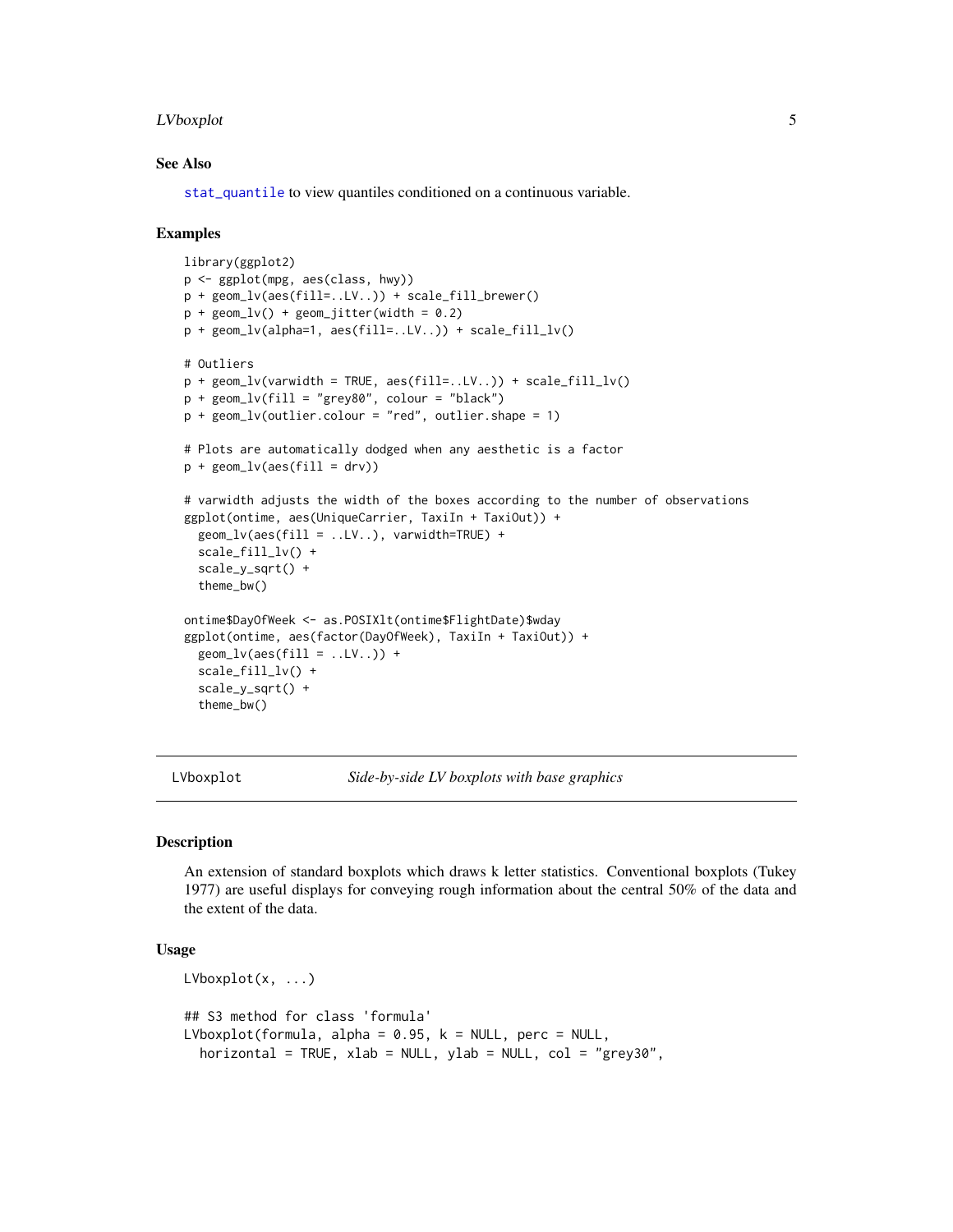```
bg = "grey90", width = 0.9, width.method = "linear",
 median.col = "grey10", \ldots)
## S3 method for class 'numeric'
LVboxplot(x, alpha = 0.95, k = NULL, perc = NULL,
  horizontal = TRUE, xlab = NULL, ylab = NULL, col = "grey30",
 bg = "grey90", width = 0.9, width.method = "linear",
 median.col = "grey10", \ldots)
```
#### **Arguments**

| X            | numeric vector of data                                                                                                                                                                                                                         |
|--------------|------------------------------------------------------------------------------------------------------------------------------------------------------------------------------------------------------------------------------------------------|
| $\ddotsc$    | passed onto plot                                                                                                                                                                                                                               |
| formula      | a plotting formula of the form $y \sim x$ , where x is a string or factor. The values<br>of y will be split into groups according to their values on x and separate letter<br>value box plots of y are drawn side by side in the same display. |
| alpha        | if supplied, depth k is calculated such that $(1-a1pha)100$ intervals of an LV<br>statistic do not extend into neighboring LV statistics.                                                                                                      |
| k            | number of letter value statistics used                                                                                                                                                                                                         |
| perc         | if supplied, depth k is adjusted such that perc percent outliers are shown                                                                                                                                                                     |
| horizontal   | display horizontally (TRUE) or vertically (FALSE)                                                                                                                                                                                              |
| xlab         | x axis label                                                                                                                                                                                                                                   |
| ylab         | y axis label                                                                                                                                                                                                                                   |
| col          | vector of colours to use                                                                                                                                                                                                                       |
| bg           | background colour                                                                                                                                                                                                                              |
| width        | maximum height/width of box                                                                                                                                                                                                                    |
| width.method | one of 'linear', 'height' or 'area'. Methods 'height' and 'area' ensure that these<br>dimension are proportional to the number of observations within each box.                                                                                |
| median.col   | colour of the line for the median                                                                                                                                                                                                              |

#### Details

For moderate-sized data sets ( $n < 1000$ ), detailed estimates of tail behavior beyond the quartiles may not be trustworthy, so the information provided by boxplots is appropriately somewhat vague beyond the quartiles, and the expected number of "outliers" and "far-out" values for a Gaussian sample of size n is often less than 10 (Hoaglin, Iglewicz, and Tukey 1986). Large data sets ( $n \approx$ 10, 000 − 100, 000) afford more precise estimates of quantiles in the tails beyond the quartiles and also can be expected to present a large number of "outliers" (about  $0.4 + 0.007n$ ).

The letter-value box plot addresses both these shortcomings: it conveys more detailed information in the tails using letter values, only out to the depths where the letter values are reliable estimates of their corresponding quantiles (corresponding to tail areas of roughly  $2^{-i}$ ); "outliers" are defined as a function of the most extreme letter value shown. All aspects shown on the letter-value boxplot are actual observations, thus remaining faithful to the principles that governed Tukey's original boxplot.

<span id="page-5-0"></span>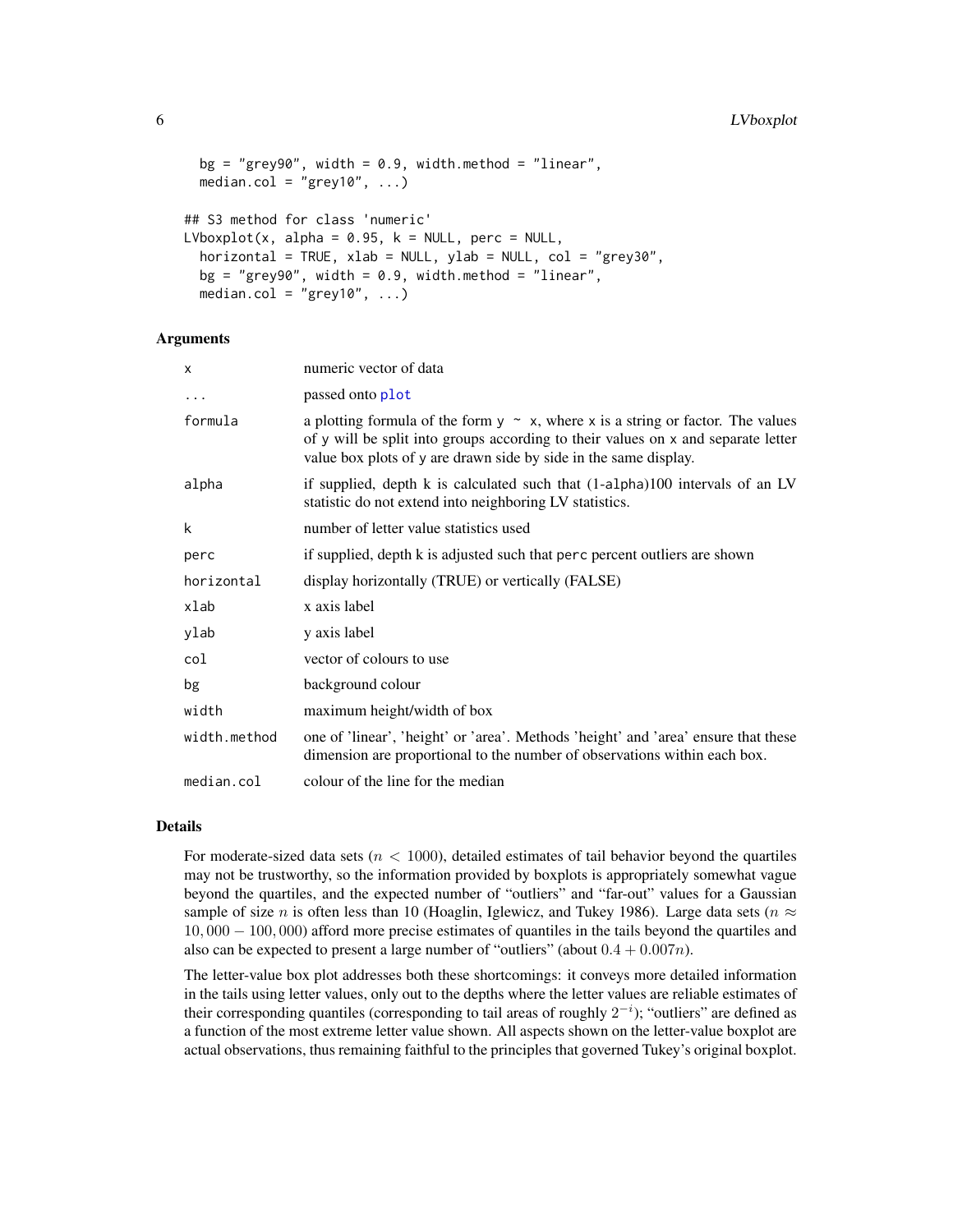#### <span id="page-6-0"></span>lvtable 7

#### Examples

```
n < -10oldpar <- par()
par(mfrow=c(4,2), mar=c(3,3,3,3))
for (i in 1:4) {
  x \le - rexp(10 (i + 1))
  boxplot(x, col = "grey", horizontal = TRUE)title(paste("Exponential, n = ", length(x)))
  LVboxplot(x, col = "grey", xlab = "")
}
par(mfrow=oldpar$mfrow, mar=oldpar$mar)
with(ontime, LVboxplot(sqrt(TaxiIn + TaxiOut) ~ UniqueCarrier, horizontal=FALSE))
```
lvtable *Compute table of k letter values for vector x*

#### Description

Compute table of k letter values for vector x

#### Usage

 $lvtable(x, k, alpha = 0.95)$ 

#### Arguments

| $\mathsf{x}$ | input numeric vector                 |
|--------------|--------------------------------------|
| k            | number of letter values to compute   |
| alpha        | alpha-threshold for confidence level |

ontime *Ontime Flight Data*

#### Description

Data set detailing on-time performance of national US flights in January 2015. This data is a subset of the data provided by the US Department of Transportation. The full data as well as archived or more recent data is available for download from [http://www.transtats.bts.gov/](http://www.transtats.bts.gov/DL_SelectFields.asp?Table_ID=236&DB_Short_Name=On-Time) [DL\\_SelectFields.asp?Table\\_ID=236&DB\\_Short\\_Name=On-Time](http://www.transtats.bts.gov/DL_SelectFields.asp?Table_ID=236&DB_Short_Name=On-Time).

#### Usage

ontime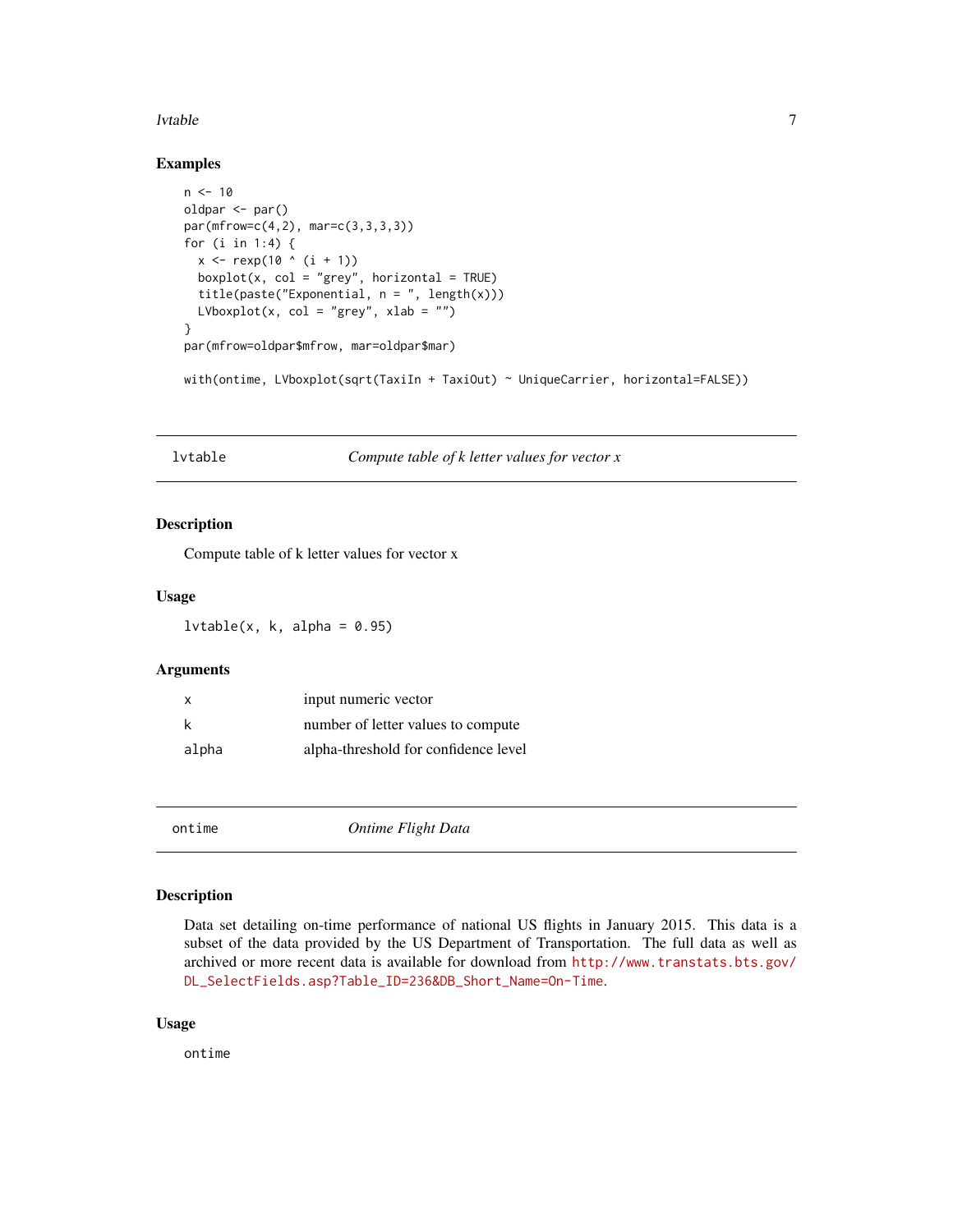8 ontime and the set of the set of the set of the set of the set of the set of the set of the set of the set of the set of the set of the set of the set of the set of the set of the set of the set of the set of the set of

#### Format

A data frame consisting of the variables

FlightDate a date variable of the day of the flight

UniqueCarrier factor variable of the carrier (using the two letter abbreviation)

FlightNum numeric variable of the flight number

CRSDepTime scheduled departure time in hhmm format

DepTime actual departure time in hhmm format

CRSArrTime scheduled arrival time in hhmm format

ArrTime actual arrival time in hhmm format

TaxiOut numeric variable of the taxi out time in minutes

TaxiIn numeric variable of the taxi in time in minutes

ArrDelay Arrival delay, in Minutes

DepDelay Departure delay, in Minutes

CarrierDelay Carrier Delay, in Minutes

WeatherDelay Weather Delay, in Minutes

NASDelay National Air System Delay, in Minutes

SecurityDelay Security Delay, in Minutes

LateAircraftDelay Late Aircraft Delay, in Minutes

#### References

[http://www.transtats.bts.gov/DL\\_SelectFields.asp?Table\\_ID=236&DB\\_Short\\_Name=On-Time](http://www.transtats.bts.gov/DL_SelectFields.asp?Table_ID=236&DB_Short_Name=On-Time)

#### Examples

```
library(ggplot2)
ggplot(ontime, aes(UniqueCarrier, TaxiIn + TaxiOut)) +
 geom\_lv(aes(fill = ..LV. .)) +
 scale_fill_lv() +
 scale_y_sqrt() +
 theme_bw()
```